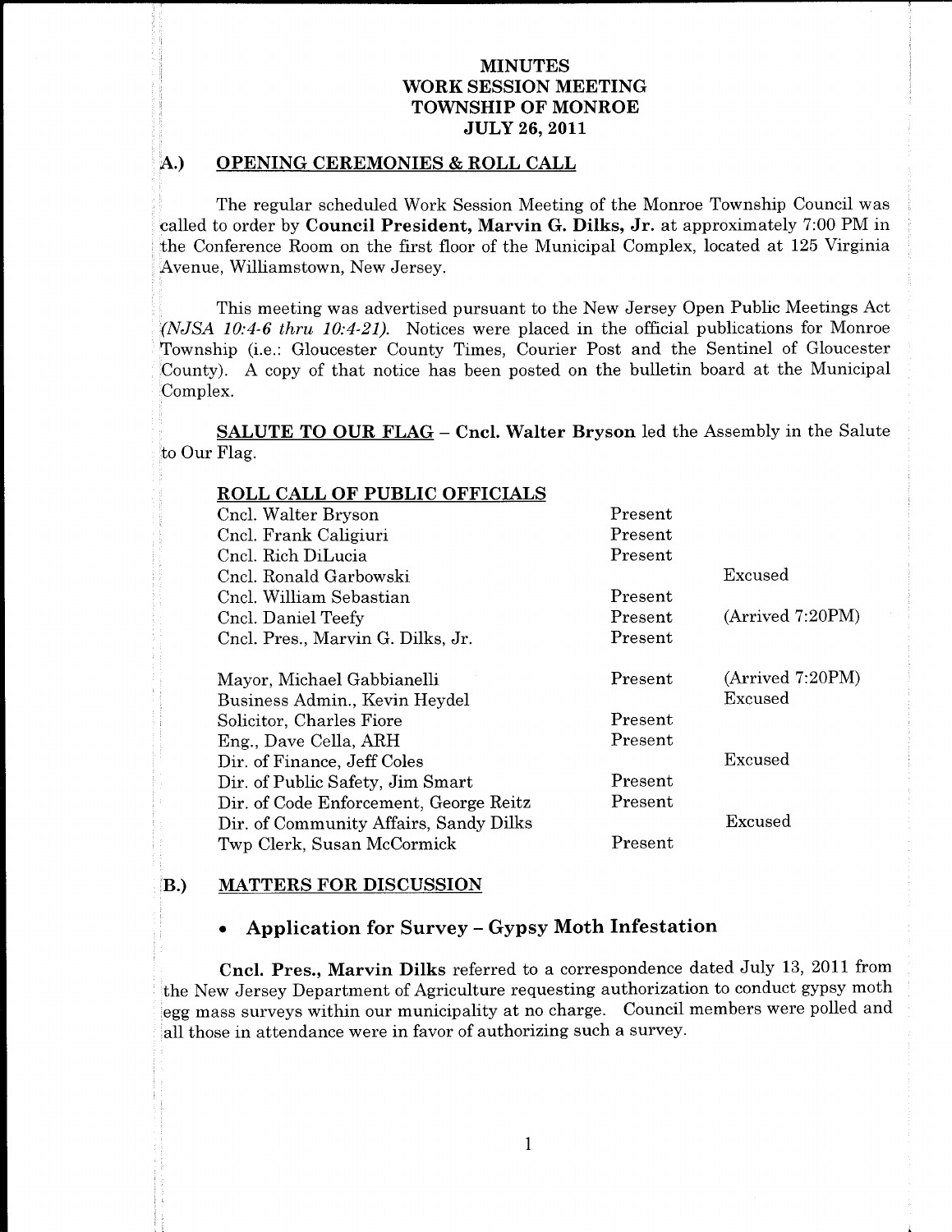# MINUTES WORK SESSION MEETING TOWNSHIP OF MONROE **JULY 26, 2011** WORK SESSION MEL<br>
TOWNSHIP OF MON<br>
JULY 26, 2011<br>
ATTERS FOR DISCUSSION (cont'd)<br>
Steelten Bun Stermuneter Begin

# $\,$  MATTERS FOR DISCUSSION (cont'd) a the B.

the

Mr

based on the control year

response

another

Solicitor president

tabled

come and the company

he are the contract of the contract of

uponBoard

with the contract of the contract of the contract of the contract of the contract of

monetary and the contract of the contract of

the contract of the contract of the contract of the contract of the contract of the contract of the contract of

professional contracts and contracts are all the contracts of the contracts of the contracts of

## Stockton Run - Stormwater Basin

Solicitor, Charles Fiore indicated that Tim Kernan, Conflict Engineer on the Stockton Run project was present to address any questions The WORK SENSURS TOWARD TO THE SAMUES TO THE SAMUES TO THE SAMUES TO THE SAMUES TO THE SAMUES TO THE SAMUES OF THE SAMUES OF THE SAMUES OF THE SAMUES OF THE SAMUES OF THE SAMUES OF THE SAMUES OF THE SAME IN THE SAME IN THE SA **Solution 1991. The Control of Activity (FIRSE SECURE SECURE SECURE SECURE SECURE SECURE SECURE SECURE SECURE SECURE SECURE SECURE SECURE SECURE SECURE SECURE SECURE SECURE SECURE SECURE SECURE SECURE SECURE SECURE SECURE** manitations programs for the basin meas. In the of this quantum, one of the alternatives and the developer is leaden on the atomic distance one of the material scheme of the stream with the derivation for the stream with WORK SENDITENT TOWER TO THE CONDUCT TO THE CONDUCT TO THE CONDUCT TO THE CONDUCT TO THE CONDUCT TO THE CONDUCT TO THE CONDUCT TO THE CONDUCT TO THE CONDUCT TO THE CONDUCT TO THE CONDUCT TO THE CONDUCT TO THE CONDUCT TO TH MINUTEES (WIRTHEST 1978) (MINUTEES (WIRTHEST)<br>
YOTH SENSION MUNITENE (TOWER 1978) (TOWER 1978) (TOWER 1978) (TOWER 1978) (TOWER 1978) (Sensitive of the Minutes of the Minutes of the Minutes of the Minutes of the Minutes o **WORTHER CONSULTERS FOR A CONSULTERS FOR A CONSULTER CONSULTER CONSULTER CONSULTER CONSULTER CONSULTER CONSULTER CONSULTER CONSULTERS FOR A CONSULTER CONSULTER CONSULTER CONSULTER CONSULTER CONSULTER CONSULTER CONSULTER C** WORK SENSURS TOWARD TOWARD TOWARD TOWARD TOWARD TOWARD TOWARD TOWARD TOWARD TOWARD TOWARD TOWARD TOWARD TOWARD TOWARD TOWARD TOWARD TOWARD TOWARD TOWARD TOWARD TOWARD TOWARD TOWARD TOWARD TOWARD TOWARD TOWARD TOWARD TOWAR **NOW THE SECURE TOWARD SETTING THE SECURE TRANSPORTEENT (NOTIFIES TO INTERFERENCE (NOTE) THE SECURE SECURE TRANSPORTEENT (NOTE) THE SECURE SECURE TRANSPORT OF A SHOW IN THE SECURE TRANSPORT (NOTE) THE SECURE TRANSPORT (NO WORK SENDITES THE ACCESS CONTRACT CONTRACT CONTRACT CONTRACT CONTRACT CONTRACT CONTRACT CONTRACT CONTRACT CONTRACT CONTRACT CONTRACT CONTRACT CONTRACT CONTRACT CONTRACT CONTRACT CONTRACT CONTRACT CONTRACT CONTRACT CONTRA WORK SENDITES (TOTAGET AND ASSUMPTER (TOTAGETTATION)**<br>TOWNSHIT OF NEOTROGENETIKO (TOTAGETTATION) (TOTAGETTATION) (TOTAGETTATION) (TOTAGETTATION) (SECRETTATION) (SECRETTATION) (SECRETTATION) (SECRETTATION) (SECRETTATION) **WORKSHOTEN: WORKSHOTEN: NEW AND ANTERNATION CONSUMERATION: TWANDERS INTO AN ANTERNATION** (THE STATE AND INTERNATION (THE STATE AND AN ANTERNATION CONSUMER) AND INTERNATION CONSULTER (SECOND RELAT AND AN ANTERNATION WORK SENSURTES<br>
WORK SENSURTES<br>
TOWNSHED OF MONEON ESSURTES<br>
TOWNSHED OF MONEON CONTROL COMPRODUMENT CONTROL COMPRODUMENT (THE SURVEY CONTROL COMPRODUMENT (SURVEY) ASSURTED TO A SURVEY INTO A SURVEY CONTROL COMPRODUMENT ( **THE MANUSIMUM CONTROL CONSUMERATION CONTROL CONSUMERATION CONTROL CONSUMERATION CONSUMERATION CONSUMERATION CONSUMERATION CONSUMERATION CONSUMERATION CONSUMERATION CONSUMERATION CONSUMERATION CONSUMERATION CONSUMERATION** WORK SENDITES<br>
TOWER IN CONTRACT TO THE CONDUCT STATE OF THE VALUE OF A STATE OF THE VALUE OF A STATE OF A STATE OF A STATE OF A STATE OF A STATE OF A STATE OF A STATE OF A STATE OF A STATE OF A STATE OF A STATE OF A STAT **NORTHESE SECURE AND ACTION CONTROL CONTROL CONTROL CONTROL CONTROL CONTROL CONTROL CONTROL CONTROL CONTROL CONTROL CONTROL CONTROL CONTROL CONTROL CONTROL CONTROL CONTROL CONTROL CONTROL CONTROL CONTROL CONTROL CONTROL C** WORK SENIOUS TRANSFER TOWARD (THE CONDUCT) THE CONTRACT CONTRACT CONTRACT CONTRACT CONTRACT CONTRACT CONTRACT CONTRACT CONTRACT CONTRACT CONTRACT CONTRACT CONTRACT CONTRACT CONTRACT CONTRACT CONTRACT CONTRACT CONTRACT CON • Stockton Run – Sto<br>Solicitor, Charles Fiore<br>Stockton Run project was prese<br>Stockton Run is currently under<br>condition of their approval, prior t<br>perform a site inspection and adv<br>the original approval, they are to<br>mainte **WORK SENDITES TOWARD (FIGURE 2008)**<br>TOWARD TOWARD (THE STATE OF THE SAMPLES TOWARD (THE STATE OF THE SAMPLES CRIME ASSESS) (FIGURE 2008) (FIGURE 2008)<br>SECRETING TOR INSCRETING TO FROM A SOLUTION OF THE SAMPLES CRIME ASSE **NOTE ASSEMBATE CONSULTER SUPPLY ASSEMBATE SUPPLY ASSEMBATE SUPPLY ASSEMBATE CONSULTER SUPPLY ASSEMBATE CONSULTER SUPPLY ASSEMBATE CONSULTER SUPPLY ASSEMBATE CONSULTER SUPPLY ASSEMBATE CONSULTER SUPPLY ASSEMBATE CONSULTER** B.) MATTERS FOR DISCUSSION (could)<br>
Source More Thai in Section 1.5 (see Four Paris 1.6 (see Four Paris 1.6 (see Four Paris 1.6 (see Four Paris 1.6 (see Four Paris 1.6 (see Four Paris 1.6 (see Four Paris 1.6 (see Four Par MINUTES<br>
MINUTES<br>
MINUTES<br>
MINUTES<br>
MINUTES<br>
MINUTES<br>
MINUTES<br>
JULY 26, 2011<br>
HIDAY OF MONROE<br>
JULY 26, 2011<br>
imation of Mongols for Phase I and Phase II. As a indicated that the reminerance bonds the empire<br>remutation in **EA COMPAGNEON DISCURSION CONFIGMERIES AND ANTISED ASSOVE CONFIGMENT and ESSOVE CONFIGMENT EXPERIENCE AND ASSOCIATE AND ASSOCIATE AND ASSOCIATE AND ASSOCIATE AND ASSOCIATE AND ASSOCIATE AND ASSOCIATE AND ASSOCIATE AND ASS** WORK SENDITES<br>
TOWER IN CONTRACT TO THE SUCTIVE TO THE SUCTIVE TO THE SUCH THE SUCH THE SUCH THE SUCH ASSEMENCT ON THE SUCH ASSEME THAT A SUCH A SUCH ASSEME THAT A SUCH A SUCH A SUCH A SUCH A SUCH A SUCH A SUCH A SUCH A S Solicito<br>n Run<br>n Run maintenance programs for the basin areas. In lieu of this guarantee, one of the alternatives the developer is looking at would require acceptance of a monetary contribution for the developer posting a guarantee would be a \$200,000.00 payment to the township deposited<br>and placed into a fund earmarked for perpetual maintenance. In response to this proposal, \$200,000.00. Mr. Fiore then referred to the "Stormwater Management Maintenance Plan"<br>in particular the Maintenance Task Summary Table explaining certain aspects of the plan water. It was noted there was quite a big monetary difference between what our conflict<br>engineer *(Kernan)* proposed and what K Hov presented in their letter. **Cncl. Frank**<br>Caligiuri then noted that Stockton Run is a K Hov Kernan's firm then he felt we may treading in dangerous water and if council was not comfortable (on some level) with Mr. Kernan's recommendation he suggested the need the opinion of either Mr. Kernan or a conflict engineer that there is some issue with<br>the basin. The MLUL is clear that a municipality be very specific with respect to a release<br>of a performance/maintenance guarantee. MINUTES<br>
WORK SEESION MEETING<br>
TOWNSHE TOWNERS<br>
TOWNSHE TOWNERS<br>
TOWNSHE OF MONKOE SURVEY OF MONKOE SURVEY OF MONKOE SURVEY OF MONKOE SURVEY (FOR MONKOE SURVEY) (FOR MONKOE 1110 SURVEY) (FOR SOLUTION THE SOLUTION TO the r MINUTES WOORK SESSION MEETING TO MONE OF MANUFIES TO A CONTROL TOWNSHIP OF MONE AND TOWALLY AS 2011 TO MANUFIES FOR DISCUSSION (cont/i) UT12 26, 2011 TOWARD COMPASS TO MANUFIES FOR DISCUSSION (cont/i) that in the control NONTES TROWN 1993 (NONTES TRIVE (NONTES TRIVE (NONTES TRIVE (NONTES TRIVE (NONTES TRIVE) (NONTES TRIVE (NONTES TRIVE) (NONTES TRIVE) (NONTES TRIVE) (NONTES TRIVE) (NONTES TRIVE) (NONTES TRIVE) (NONTES TRIVE) (NONTES TRIVE the that is a said to the hat is a said to and we say the name is a said to denote the hand we say the same flict in the same was the same with the same with the same with the same was sing the same of the same was sing th **VOLUME SECTION CONTROLLED SECTION CONTROLLED SECTION CONTROLLED SECTION CONTROLLED SECTION SECTION AND SECTION CONTROLLED SECTION AND SECTION SECTION AND SECTION SECTION AND SECTION AND SECTION AND SECTION AND SECTION AN NET AT A CONSIDERATE CONSIDERATE AS SECOND AND A SECOND MANUSION SURFACES TOWARD TOWARD TO THE SECOND CONSIDERATE (SECOND AND A CONSIDERATE AND A CONSIDERATE AND A CONSIDERATE AND A CONSIDERATE AND A CONSIDER TOWARD TOWA THE SECTION CONTRACT SECTION CONTRACT SECTION CONTRACT SECTION CONTRACT SECTION CONTRACT SECTION AND SECTION AND SECTION AND SECTION AND SECTION AND SECTION AND SECTION AND SECTION AND SECTION AND SECTION AND SECTION AND TOWER SECTION**<br> **CONSULTER**<br> **CONSULTER**<br> **CONSULTER**<br> **CONSULTER**<br> **CONSULTER**<br> **CONSULTER**<br> **CONSULTER**<br> **CONSULTER**<br> **CONSULTER**<br> **CONSULTER**<br> **CONSULTER**<br> **CONSULTER**<br> **CONSULTER**<br> **CONSULTER**<br> **CONSULTER**<br> **CONSULTE NOTE ASSESS AND MANUTES (SEE ASSESS)** NEETING (SEE AND MANUTES (SEE AND MANUTES (SEE AND MANUTES (SEE AND MANUTES (SEE AND MANUTES (SEE AND MANUTES (SEE AND MANUTES (SEE AND MANUTES (SEE AND MANUTES (SEE AND MANUTES (SEE **INSURATE CONTRACT CONTRACT (FIGURE 1998)**<br>**INSURATE CONTRACT CONTRACT CONTRACT CONTRACT (FIGURE 200)**<br>**INSURATE CONTRACTS CONTRACTS CONTRACTS CONTRACTS CONTRACTS CONTRACTS CONTRACTS CONTRACTS CONTRACTS CONTRACTS CONTRACT** WORK SENDITENT TOWER TO THE CONDUCT SURFACE TO THE CONDUCT TO THE CONDUCT TO THE CONDUCT TO THE CONDUCT SURFACE OF THE CONDUCT SURFACE OF THE CONDUCT SURFACE OF THE CONDUCT SURFACE OF THE CONDUCT SURFACE OF THE CONDUCT SU **EVALUES FOR AN ANTIFICIAL CONSUMERATION CONTROL CONSUMERATION CONTROL CONTROL CONTROL CONTROL CONTROL CONTROL CONTROL CONTROL CONTROL CONTROL CONTROL CONTROL CONTROL CONTROL CONTROL CONTROL CONTROL CONTROL CONTROL CONTRO** WIRK MINITES SCHOOL MONETAINS (WINCHER)<br>
YOUK MINISTERS (CONTROL) TOWNSHIP (WINCHER)<br>
TOWNSHIP (WINCHER)<br> **B.** SOMETIERS FOR DISCUSSION (read)<sup>1</sup><br> **B.** Sometion Rame Conflict Explicit and the solution of the solution of t MNUTES WORK SESSION METTING TO NONCE THE CONSIDERATION (NORTHER PO FONDATION TO THAT IS A SUIT AN ANTERE SPORE ISSUE (SOLUMBATION FOR A SUIT AND A SUIT AND A SUIT AND A SUIT AND A SUIT AND A SUIT AND A SUIT AND A SUIT AND WORK SENSURS<br>TOWARD TOWARD TOWARD TOWARD TOWARD TOWARD TOWARD TOWARD TOWARD TOWARD TOWARD TOWARD TOWARD TOWARD TOWARD TOWARD TOWARD TOWARD TOWARD TOWARD TOWARD TOWARD TOWARD SERVICES TO RELAT A SUBMISSION CONTROL TOWARD S **TOWER SECTION**<br> **POINTERE SECTION CONSUMPORTENCION**<br> **POINTERE SET AND TOWENTATION CONSUMPORTENCION CONSUMPORTENCION CONSUMPORTENCION (FOR ASSAULT)**<br> **P. PARTICULAR CONSUMPORTENCION CONSUMPORTENCION CONSUMPORTENCION CO MINITES WASHING SECTION**<br>**SUBMIC SECTION**<br>**SUBMIC SECTION SECTION**<br>**TOWER SECTION STEP ON NOON SUBMIC SECTION SECTION SECTION SECTION AND SECTION AND RESPONSED (control)<br><b>EXECTION AND RESPONSED SECTION SECTION SECTION SE** 3200,0000. Mr. Flore then refrects to the "Slowmouter Memogement Manitenzone Plon"<br>is ny myricular the Minitenzone Task Summary Table explaining certain aspects of the plan<br>and the annual maintenance cate stimates and the VORK SINGURES CONDUCTED TRANSFORMATION (FOR ASSESSION MEETING)<br>
YOUK SINGURE TOWARD TOWARD TOWARD (FOR ASSESSION CONTRACT) TOWARD TOWARD TOWARD (FOR A SAMEL TOWARD TOWARD TOWARD TOWARD TOWARD TOWARD TOWARD TOWARD TOWARD T NINCEDS FITNS FITS STINCTES FITNE STATISTIC STATES FITNE STATISTIC STATES FITNE STATISTIC TOWAY AND THE SECURE TRAFFIC TO CONSULTER THE ASSESS ON THE SECURE TRAFFIC SECURE TRAFFIC SECURE TRAFFIC SECURE TRAFFIC SECURE TRAF **NORTHESE TON CONTROL CONTROL CONTROL CONTROL CONTROL CONTROL CONTROL CONTROL CONTROL CONTROL CONTROL CONTROL CONTROL CONTROL CONTROL CONTROL CONTROL CONTROL CONTROL CONTROL CONTROL CONTROL CONTROL CONTROL CONTROL CONTROL**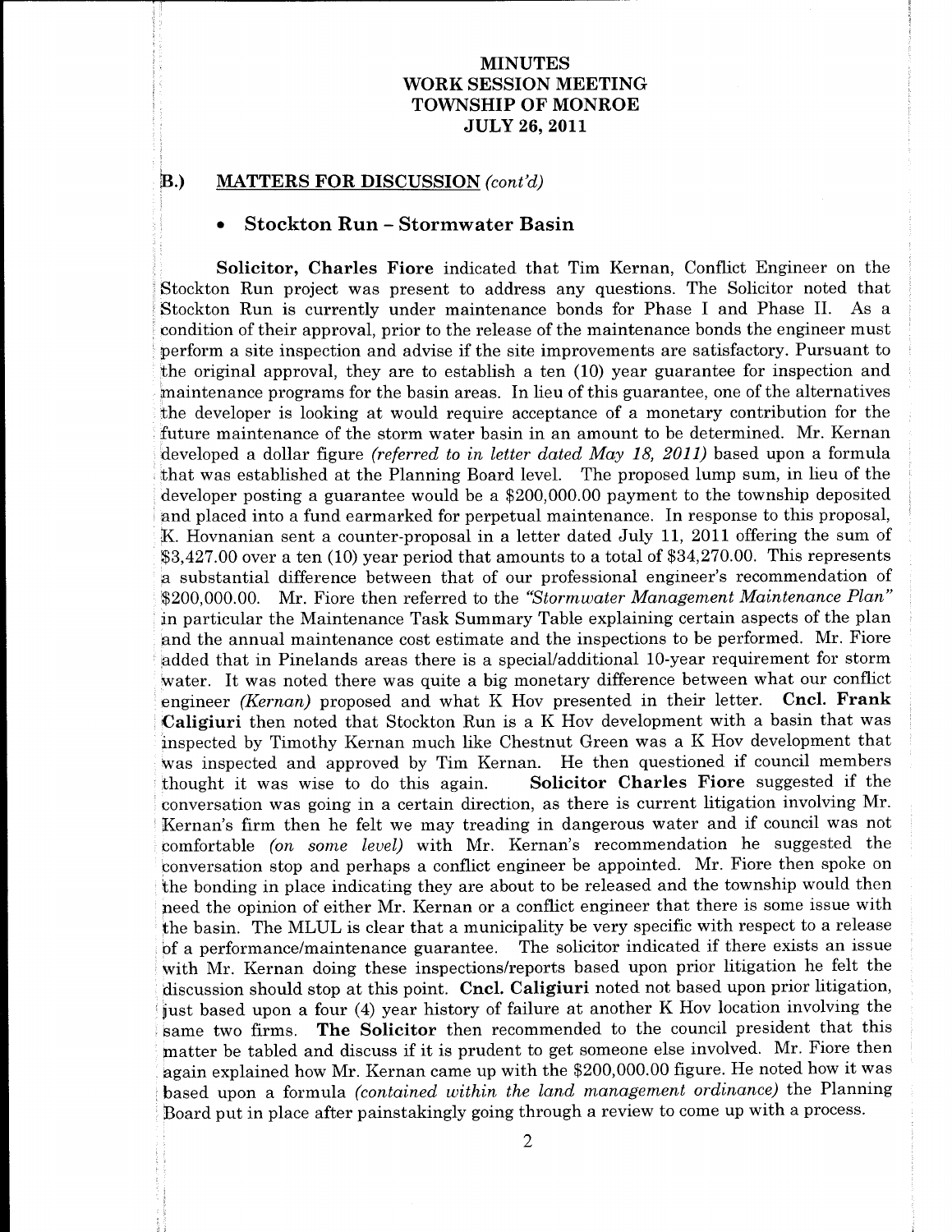## MINUTES **MINUTES<br>WORK SESSION MEETING** TOWNSHIP OF MONROE **JULY 26, 2011** MINUTES

## MATTERS FOR DISCUSSION (cont'd)

the contract of the contract of the contract of the contract of the contract of the contract of the contract of<br>The contract of the contract of the contract of the contract of the contract of the contract of the contract o

noted by the contract of the contract of the contract of the contract of the contract of the contract of the contract of the contract of the contract of the contract of the contract of the contract of the contract of the c public control of the control of

Or

that

R

council

There was further discussion on the costs associated with the up keep/maintenance of the basins. Cncl. Frank Caligiuri noted that it is going to be a matter of paying engineering costs now particularly for the review of the basin and he had no preference on

**WORK SECOND TOWARD TOWARD TOWARD TOWARD TOWARD TOWARD TOWARD TOWARD TOWARD TOWARD TOWARD TOWARD TOWARD TOWARD TOWARD TOWARD TOWARD TOWARD TOWARD TOWARD TOWARD TOWARD TOWARD TOWARD TOWARD TOWARD TOWARD TOWARD TOWARD TOWAR WORK SERVICTES**<br>
TOWNSHITYS.<br>
TOWNSHITYS (TOWNSHITYS) (TOWNSHITYS) (TOWNSHITYS) (TOWNSHITYS) (TOWNSHITYS) (TOWNSHITYS) (TOWNSHITY OF MONDADIAL)<br>
1.) MATTERS FOR DIRECTS (2002)<br>
1.) MATTERS FOR DIRECTS (2002)<br>
1.) MATTERS **WORK SERVICTES**<br> **TOWNSHITYS TOWNSHITYS (TOWNSHITYS)**<br> **TOWNSHITYS (TOWNSHITYS)**<br> **TOWNSHITYS (TOWNSHITYS)**<br> **TOWNSHITYS)**<br> **TOWNSHITYS (TOWNSHITYS)**<br> **TOWNSHITYS)**<br> **TOWNSHITYS (TOWNSHITYS)**<br> **CONNECTION (For Fig. 1999)** WORE SMINITENT TO THE MANUSTRY (SEE THE MANUSTRY CONTINUES) TO THE MANUSTRY (SEE THE WAS STRUCT TO DISCUSSION CASES)<br>
2. BATTEENS POIN DISCUSSION CASES)<br>
2. BATTEENS POIN DISCUSSION CASES)<br>
2. BATTEENS POIN DISCUSSION CAS **EVALUATE SET AND THE SET ASSEMBLED FOR A SET AND THE SET AND ANOTHER SET AND INTEREST CONSULTER.**<br>
There was further discussion and or sent associated with the use hospitalizations of the set and the set are set as the s **WORK SERVICTES**<br>
TOWNSHITYS TOWNSHITYS TOWNSHITYS TOWNSHITYS TOWNSHITYS TOWNSHITYS TOWNSHITY OF MONERATOR TOWNSHITY OF MONERATOR<br>
1. HATTERS FOR DISCUSSION (wev)<br>
1. MATTERS FOR DISCUSSION (wev)<br>
1. HATTERS FOR DISCUSSIO **WONTERS TOWERS (WATERS TOWERFING TOWERFING TOWERFING TOWNSHIT OF MONERATOR TOWNSHIT OF MONERATOR CONSUMPTION TO MONERATOR (1)**<br>
TOWNSHIT OF MONERATOR CONSULTS (1) the specific state is a good to be a more of particular s **VOLUME SET ASSEMBATIVES CONTROLLED SET ASSEMBATIVES CONTROLLED SET ASSEMBATIVES CONTROLLED SET AS A CONTROLLED SET AS A CONTROLLED SET AS A CONTROLLED SET AS A CONTROLLED SET AS A CONTROLLED SET AS A CONTROLLED SET AS A NOTIFY ASSEMBATIVES CONTRACT CONSULTERS:**<br> **TOWNSHIP OF MONERAT** CONTRACT CONTRACT CONTRACT CONTRACT CONTRACT CONTRACT CONTRACT CONTRACT CONTRACT CONTRACT CONTRACT CONTRACT CONTRACT CONTRACT CONTRACT CONTRACT CONTRACT CO **WORK SERVICTES**<br> **TOWNSHITYS TOWNSHITYS (TOWNSHITYS)**<br> **TOWNSHITYS (TOWNSHITYS)**<br> **TOWNSHITYS (TOWNSHITYS)**<br> **TOWNSHITYS)**<br> **D.** MATTERS POR IDENTIFIES (EXCUSSED) (Now 19)<br> **D.** Here we find the first of the same of peri **WORK SIMPLETS**<br> **TOWNSHIPS TOWNSHIPS TOWNSHIPS TOWNSHIPS TOWNSHIPS TOWNSHIPS TOWNSHIPS TOWNSHIPS TOWNSHIPS TOWNSHIPS TOWNSHIPS TOWNSHIPS TOWNSHIPS TOWNSHIPS TOWNSHIPS TOWNSHIPS TOWNSHIPS TOWNSHIPS TOWNSHIPS TOWNSHIPS TOW** VOORE MINUTES 2ESTING.<br>
YOURE MINUTES 2ESTING.<br>
YOUNESEE ON BOOTSING 2ESTING.<br>
YOUNESEE ON BOOTSING 2ESTING.<br>
YOUNESEE ON BOOTSING 2001) AND ARR (2001) AND ARR (2001) AND ARR (2001) AND ARR (2001) AND ARR (2001) AND ARR ( **EVALUATE SET CONTINUES CONTRACTS CONTRACTS CONTRACTS CONTRACTS CONTRACTS CONTRACTS CONTRACTS CONTRACTS CONTRACTS CONTRACTS CONTRACTS CONTRACTS CONTRACTS CONTRACTS CONTRACTS CONTRACTS CONTRACTS CONTRACTS CONTRACTS CONTRAC WORK SERVICTES**<br>
TOWNSHITYS TOWNSHITYS TOWNSHITYS TOWNSHITYS TOWNSHITYS TOWNSHITYS TOWNSHITY OF MONERATOR CONNECTIVE SERVICE SOLUTION (1) The mean well formed that the property of the same specifical terms in the control VOIDE SERVICES SERVICES SERVICES SERVICES SERVICES SERVICES SERVICES SERVICES SERVICES SERVICES SERVICES SERVICES SERVICES SERVICES SERVICES SERVICES SERVICES SERVICES SERVICES SERVICES SERVICES SERVICES SERVICES SERVICES **EVALUATE SET CONTINUES CONTRACTS CONTRACTS CONTRACTS CONTRACTS CONTRACTS CONTRACTS CONTRACTS CONTRACTS CONTRACTS CONTRACTS CONTRACTS CONTRACTS CONTRACTS CONTRACTS CONTRACTS CONTRACTS CONTRACTS CONTRACTS CONTRACTS CONTRAC EQ.** MATTERS FOR DISCUSSION over 2011.<br> **Clear the contribution of the state and a controller interest and clear the state and state of a matter of physicistic particle in the controller of the state of physicistic parti** VOOL SENIOUS 2000 ENGINEERS CONTINUES TO MANUAL CONTINUES TO MANUAL CONTINUES TO MANUAL CONTINUES TO MANUAL ARE CONTINUES TO MANUAL ARE CONTINUES TO THE SERVE AND A SUBMISSION (See CONTINUES) TO MANUAL ARE CONTINUES TO TH **WORK SIMPLETS**<br> **TOWNSHIPS TOWNSHIPS TOWNSHIPS TOWNSHIPS TOWNSHIPS TOWNSHIPS TOWNSHIPS TOWNSHIPS TOWNSHIPS TOWNSHIPS TOWNSHIPS TOWNSHIPS TOWNSHIPS TOWNSHIPS TOWNSHIPS TOWNSHIPS TOWNSHIPS TOWNSHIPS TOWNSHIPS TOWNSHIPS TOW WORK SIMENTES TOWARDS (TOWARDS)**<br>**TOWARDS TOWARDS (TOWARDS)**<br>**TOWARDS TOWARDS (TOWARDS)**<br>**TOWARDS (TOWARDS)**<br>**TOWARDS (TOWARDS)**<br>**TOWARDS (TOWARDS)**<br>**TOWARDS (TOWARDS)**<br>**TOWARDS (TOWARDS)**<br>**TOWARDS (TOWARDS)**<br>**TOWARDS (T WORK SIMPLETS**<br> **TOWNSHIPS**<br> **TOWNSHIPS**<br> **TOWNSHIPS**<br> **TOWNSHIPS**<br> **TOWNSHIPS**<br> **TOWNSHIPS**<br> **TOWNSHIPS**<br> **TOWNSHIPS**<br> **TOWNSHIPS**<br> **TOWNSHIPS**<br> **TOWNSHIPS**<br> **POSSIBES 1026 (2013)**<br> **Region of the state and intermediate** means and the phase same, boundary and the phase of the state of the state of the phase of the person of Finance, Jeff Coles advised tax bills would be delayed this year due to the governor appropriating more moins to the VOORE MINUTES METALS.<br>
YOURE MINUTES METALS.<br>
TOWNSHER ON BUILD ASSEMULTS.<br>
TOWNSHER ON BOOTSING<br>
TOWNSHER ON BOOTSING<br>
TOWNSHER ON BOOTSING<br>
TOWNSHER ON BOOTSING<br>
The main further discussion as the rest associates with t **VOICE SECTION CONTRACTS CONTRACTS CONTRACTS CONTRACTS CONTRACTS CONTRACTS CONTRACTS CONTRACTS CONTRACTS CONTRACTS CONTRACTS CONTRACTS CONTRACTS CONTRACTS CONTRACTS CONTRACTS CONTRACTS CONTRACTS CONTRACTS CONTRACTS CONTRA EVERTURE SURFACTIVES CONTROLLED AS A CONSULTER SURFACT CONSULTER SURFACT CONSULTER SURFACT CONSULTER SURFACT CONSULTER SURFACT CONSULTER SURFACT CONSULTER SURFACT CONSULTER SURFACT CONSULTER AND INTEREST CONSULTER THE CO INSUTES 1978**<br> **INSUTES 1978**<br> **INSUES IN DESCRIPSION INTEREST (INSUES 1978)**<br> **INSUES FOR DESCRIPSION INTEREST (INSUES 1978)**<br> **INSUES FOR DESCRIPSION CONSULS 1978**<br> **INSUES FOR DESCRIPSION CONSULS 1978**<br> **INSUES FOR DE** WHE SIMPLETS INTERFACT CONTROLLED TRANSFER ON DETAILS AND THE SECTION TO MANIFOLD MANAGEM TO MANIFOLD MANAGEM (THE SECTION AND THE SECTION AND THE SECTION AND THE SECTION OF THE SECTION OF THE SECTION OF THE SECTION OF TH **WONTERS** TOWERS TOWERS TOWERS TOWERS TOWERS TOWERS TOWERS TOWERS TOWERS TOWERS TOWERS TOWERS TOWERS TO MANUSO SUCH A 1999 (1999) and the sequence of the sequence of the sequence of the sequence of the sequence of the seq WORKSHIRD (FIFST)<br>TOWNSHIRD OF MUNITESTS (THE SECTION CONTROL CONTROL CONTROL CONTROL CONTROL CONTROL CONTROL CONTROL CONTROL CONTROL CONTROL CONTROL CONTROL CONTROL CONTROL CONTROL CONTROL CONTROL CONTROL CONTROL CONTROL **EVALUATE SET CONSUMERATION CONTROL CONSUMERATION CONTROL CONSUMERATION CONTROL CONSUMERATION CONSUMERATION CONSUMERATION CONSUMERATION CONSUMERATION CONSUMERATION CONSUMERATION CONSUMERATION CONSUMERATION CONSUMERATION C** WORK SIMNUTES<br>
YONES SIMNUTES<br>
YONESISION NEW YORN SIMNIFING (TOWNER) TOWNSHIFID OF MONERO IS 1778 ART (1979). The state formed that the state of a state of a state of a state of a state of a state of a state of a state o **WORK SIMPLETS**<br> **TOWNSHIPS TOWNSHIPS TOWNSHIPS TOWNSHIPS TOWNSHIPS TOWNSHIPS TOWNSHIPS TOWNSHIPS TOWNSHIPS TOWNSHIPS TOWNSHIPS TOWNSHIPS TOWNSHIPS TOWNSHIPS TOWNSHIPS TOWNSHIPS TOWNSHIPS TOWNSHIPS TOWNSHIPS TOWNSHIPS TOW** WORK SIMINITEES<br>
YONK SIMINITOFS<br>
YONKSIERTING<br>
YONKSIERTING<br>
YONKSIERTING<br>
YONKSIERTING<br>
YONKSIERTING<br>
YONKSIERTING<br>
TAXIVE DE TROM CONTINENT (NOW ASSESS FOR THE CONDITION)<br>
THE TROM CONTINUES TO A DISTURBATION (NOW ASSE **SECURE CONFIRMATION**<br> **SECURE CONFIRMATION**<br> **SECURE CONFIDENTS (SECURE CONFIDENTS)**<br> **SECURE CONFIDENTS (SECURE CONFIDENTS)**<br> **SECURE CONFIDENTS (SECURE CONFIDENTS)**<br> **SECURE CONFIDENTS** (SECURE CONFIDENTS)<br> **SECURE CON WONTERS TOWERS (SEE ASSESS)**<br>**TOWERS TOWERS (SEE ASSESS) TOWERS (SEE ASSESS) TOWERS (SEE ASSESS) TOWERS (SEE ASSESS) TOWERS (SEE ASSESS) TOWERS (SEE ASSESS) Case on the see assessment with the see assessment** WORK SETTLES TOWARD TO THE TRANSFER TO THE SETTLE THAT THE SETTLE TO THE SETTLE TO THE SETTLE THAT THE SETTLE THAT THE SETTLE THAT THE SETTLE THAT THE SETTLE THAT THE SETTLE THAT THE SETTLE THAT THE SETTLE THAT THE SETTLE **EFTING**<br> **EFTING**<br> **SONROE**<br> **I1** this going to be a nature of paying<br> **I1** this going to be a nature of paying<br> **IThe basin and he had no preference on**<br> **Presently there are two propic involved**<br> **Earth Explicit and the** Solution the up keep/maintenance<br>
ECNNROE<br>
ECNNROE<br>
111 ABSECTING<br>
111 ABSECTING<br>
111 ABSECTING<br>
111 ABSECTING<br>
111 ABSECTING the and the had no preference on<br>
111 absect the proper may be a matter of paying<br>
12 are sensi some issues on the building structure. At that time, they were presented with a request for<br>measure reaction the price in the time, then the present of the specifical<br>short and council would review the specifications, etc Effectuate The Issuance And Sale Of The Notes) scheduled on the regular council meeting<br>agenda will give the CFO approval to go out and borrow the funds that are needed to tide us<br>over until the cash starts flowing from c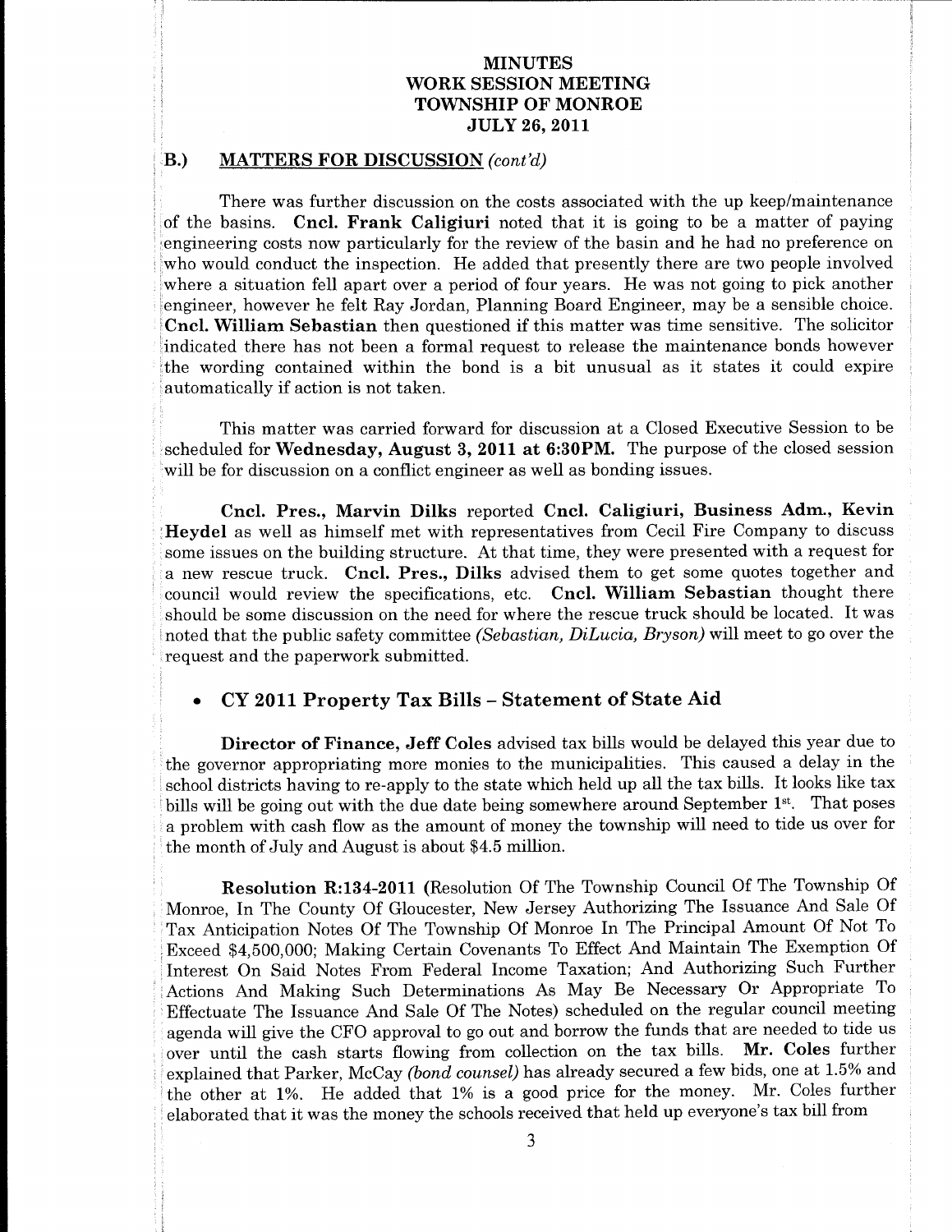## $B$ .) MATTERS FOR DISCUSSION (cont'd)

being certified by the state and sent to the tax assessor offices. In normal years the tax certification would be done in different groups, this year everyone is being approved at the same time. Now, there is a rush in Gloucester County for Microsystems to run all the

of the contract of the contract of the contract of the contract of the contract of

in the contract of the contract of

in the contract of the contract of the contract of the contract of the contract of

go and the contract of the contract of the contract of the contract of the contract of the contract of the contract of the contract of the contract of the contract of the contract of the contract of the contract of the con here we have a set of the set of the set of the set of the set of the set of the set of the set of the set of

no control de la control de la control de la control de la control de la control de la control de la control d

be a series of the contract of the contract of the contract of the contract of the contract of the contract of

on the contract of the contract of the contract of the contract of the contract of in the contract of the contract of the contract of the contract of the contract of

the contract of the contract of the contract of the contract of the contract of

to the control of the control of the control of the control of the control of the control of the control of the

the contract of the contract of the contract of the contract of the contract of the contract of the contract of

did a state of the control of the control of the control of the control of the control of

on the contract of the contract of the contract of the contract of the contract of the contract of the contract of the contract of the contract of the contract of the contract of the contract of the contract of the contrac of the contract of the contract of the contract of

is a series of the contract of the contract of the contract of the contract of the contract of the contract of

and the contract of the contract of the contract of the contract of the contract of the contract of the contract of

to the control of the control of the control of the control of the control of the control of the control of the

**NOW INTERFERENCE CONSUMERATION CONSUMERATION CONSUMERATION CONSUMERATION CONSUMERATION CONSUMERATION CONSUMERATION CONSUMERATION CONSUMERATION CONSUMERATION CONSUMERATION CONSUMERATION CONSUMERATION CONSUMERATION CONSUME NOW INTERFERENCE CONSUMERATION CONSUMERATION CONSUMERATION CONSUMERATION CONSUMERATION CONSUMERATION CONSUMERATION CONSUMERATION CONSUMERATION CONSUMERATION CONSUMERATION CONSUMERATION CONSUMERATION CONSUMERATION CONSUME NORTHER FOR INSURATION CONSUMERATION CONSUMERATION CONSUMERATION CONSUMERATION CONSUMERATION CONSUMERATION CONSUMERATION CONSUMERATION CONSUMERATION CONSUMERATION CONSUMERATION CONSUMERATION CONSUMERATION CONSUMERATION C INDEE SECTION CONSUMERS TOWARD SECTION CONSUMERATION CONSUMER TOWARD SECTION CONSUMER TO PARAMETERS TO MONEMATION CONSUMER TO MONEMATION CONSUMER TO MONEMATION CONSUMER TO MONEMATION CONSUMER TO A CONSUMER TO A CONSUMER** VOOR MENUTES TO WANTERS TO WANTER (TOWARD TOWARD TO WATER CONTROL TOWARD TO WASHINGTON TO MONEMATION CONTROL TO WANTER TO THE SECURE OF THE SECURE CONTROL TO THE SECURE CONTROL TO THE SECURE TO THE SECURE TO THE SECURE TO advertising was in the paper and there was no formal notice to the residence anciental spoke of water being a right and how it affects your life if you do not have it or if it is contaminated, adding that he felt this was **INDEE SECTION CONSUMERS TOWARD SECTION CONSUMERATION CONSUMER TOWARD SURFACE TOWARD SURFACE TOWARD SURFACE TO PARTICULAR CONSUMER CONSUMERS TO PARTICULAR CONSUMER TO PARTICULAR CONSUMER TO PARTICULAR CONSUMER TO PARTICUL INSURANTIES TOWARD STATISTS TOWARD STATISTS TOWARD STATISTS TOWARD STATIST TOWARD STATIST TOWARD STATIST TOWARD STATIST OF A SHE SEE AND STATISTS TO THE SEE AND STATISTS TO THE SEE AND STATISTS TO BE A SHE SEE AND STATIS INSURANTIES TOWARD STATISTING**<br>
TOWARD STATISTS TOWARD STATIST TOWARD STATIST TOWARD STATIST TOWARD STATIST TOWARD STATIST TOWARD STATIST OF MONEMATION CONTINUES TO MONEMATION CONTINUES TO MONEMATION CONTINUES TO MONEMAT **INSURANTIES TOWERS (FINDING SINGLES)**<br>TOWERS TOWERS (FINDING SINGLES) CONSUMER CONSUMER CONSUMER CONSUMERATION CONSUMER CONSUMER CONSUMER (FINDING SINGLES)<br>TOWERS FOR DETERMINENT OF MONDAME (FINDING SINGLES) (FINDING SIN **INNERS FOR ASSEMENTS TOWARD INTERFERENCE INTO THE CONSUMER TOWARD INTERFERENCE INTO NON-RESIST OF A SHOW AND STATE OF A SHOW AND STATE OF A SHOW AND STATE OF A SHOW AND STATE OF A SHOW AND STATE OF A SHOW AND STATE OF A INDEE SECTION CONSUMERS TOWARD SECTION CONSUMERATION CONSUMER TOWARD SURFACE TOWARD SURFACE TOWARD SURFACE TO PARTICULAR CONSUMER CONSUMERS TO PARTICULAR CONSUMER TO PARTICULAR CONSUMER TO PARTICULAR CONSUMER TO PARTICUL WORKSHOWS TOWARD STATISTS**<br>
YOUR SHOW IN THE STATIST CONDENSATION CONDENSATION CONDENSATION CONDENSATION CONDENSATION CONDENSATION CONDENSATION CONDENSATION (1) THE STATIST OF RECEIVED AND CONDENSATION CONDENSATION (1) T **INSURANTIES TOWARD STATISTS TOWARD STATISTS TOWARD STATIST CONSUMER STATISTS TOWARD STATIST TOWARD STATIST TOWARD STATIST OF A SHE SEE AND STATIST OF A SHE SEE AND STATISTS TO BUT A SHE SEE AND STATIST OF A SHE SEE AND S** NOW MEASURE TOWERS TOWERS TOWERS TOWERS TOWERS TOWERS TOWERS TOWERS TOWERS TOWERS TOWERS TOWERS TOWERS TOWERS TOWERS TOWERS TOWERS TOWERS TOWERS TOWERS TO THE SECTION OF THE SECTION CONTINUES TO PARTICULAR CONTINUES TO PA **INSURANTIES TOWARD STATISTS TOWARD STATISTS TOWARD STATIST CONSUMER STATISTS TOWARD STATIST TOWARD STATIST TOWARD STATIST OF A SHE SEE AND STATIST OF A SHE SEE AND STATISTS TO BASE AND STATISTS TO BASE AND STATISTS TO BA INSURANTIES TOWARD STATISTS TOWARD STATISTS TOWARD STATIST CONSUMER STATISTS TOWARD STATIST TOWARD STATIST TOWARD STATIST OF A SHE ASSESS TOWARD STATIST OF A SHE ASSESS TOWARD STATIST OF A SHE ASSESS TOWARD STATIST OF A** VOOR MENUTES TO WANTERS TO THE CHANGE HERE IS NOT THE CHANGE OF A 1990 CHANGE OF A 1991 CHANGE OF A 1991 CHANGE OF A 1991 CHANGE OF A 1991 CHANGE OF A 1991 CHANGE OF A 1991 CHANGE OF A 1991 CHANGE OF A 1991 CHANGE OF A 19 **NOW INTERFERENCE CONSUMERATION CONSUMERATION CONSUMERATION CONSUMERATION CONSUMERATION CONSUMERATION CONSUMERATION CONSUMERATION CONSUMERATION CONSUMERATION CONSUMERATION CONSUMERATION CONSUMERATION CONSUMERATION CONSUME** WORKSHINGTERS<br>
YOUR SERVICES<br>
YOUR SERVICES TO TONNERS TOWNSHING TO MONES TO TONNERS TO TONNERS TO TONNERS TO TONNERS TO TONNERS TO TONNERS TO TONNERS TO TONNERS TO TONNERS TO TONNERS TO TONNERS TO TONNERS TO TO TAXABLE T **INSURANTIES TOWARD STATISTS TOWARD STATISTS TOWARD STATISTS TOWARD STATIST TOWARD STATIST TOWARD STATIST TOWARD STATIST OF A SHE ASSESS TOWARD STATIST OF A SHE ASSESS TOWARD STATIST OF A SHE ASSESS TOWARD STATIST OF A ST INSURANTIES TOWARD STATISTS TOWARD STATISTS TOWARD STATISTS TOWARD STATIST TOWARD STATIST TOWARD STATIST TOWARD STATIST OF A SHE ASSESS TOWARD STATIST OF A SHE ASSESS TOWARD STATIST OF A SHE ASSESS TOWARD STATIST OF A ST INSURANTIES TOWARD STATISTS TOWARD STATISTS TOWARD STATIST CONSUMER STATISTS TOWARD STATIST TOWARD STATIST TOWARD STATIST OF A SHE SEE AND STATIST OF MANAGEMENT CONSUMER TO RECONSULT AND A SHE SEE AND STATISTIC REPORT OF WORKSHOWS TOWARD STATISTS TOWARD STATISTS TOWARD STATISTS TOWARD STATIST CONDUCTIVE TOWARD STATIST TOWARD STATIST OF A SHOW AND STATIST OF A SHOW AND STATIST ON A SHOW AND STATIST OF A SHOW AND STATIST OF A SHOW AND STAT** VOOK MENUTES TO WARRING TO MATEUT CONTROL TOWARD TO MANUTES TO MANUTES TO MANUTES TO MANUTES TO MANUTE OF TOWARD TO MANUTE OF TOWARD TO MANUTE OF THE SECOND OF THE SECOND CONTROL TO MANUTE AND A SUBMISSION CONTROL TO MANU VOOR MENUTES TO WANTEN (TOWARD STEET AND TRANSFERENCE INTO THE SECTION CONTROL TOWARD STEET AND A SURVEY ON THE SECTION OF THE SECTION CONTROL TO THE SECTION CONTROL TO THE SECTION CONTROL TO THE SECTION CONTROL TO THE SE **INSURANTIES TOWARD STATISTS TOWARD STATISTS TOWARD STATISTS TOWARD STATIST TOWARD STATIST TOWARD STATIST TOWARD STATIST OF A SHE ASSESS TOWARD STATIST OF A SHE ASSESS TOWARD STATIST OF A SHE ASSESS TOWARD STATIST OF A ST WORKSHOWS TOWARD STATISTS TOWARD STATISTS TOWARD STATISTS TOWARD STATIST CONSUMER STATISTS TOWARD STATIST TOWARD STATIST OF A SHE ASSESS TO FACT A SHE ASSESS TO A SHE ASSESS TO A SHE ASSESS TO A SHE ASSESS TO A SHE ASSES NOW INTERFERENCE CONSUMERATION CONSUMERATION CONSUMERATION CONSUMERATION CONSUMERATION CONSUMERATION CONSUMERATION CONSUMERATION CONSUMERATION CONSUMERATION CONSUMERATION CONSUMERATION CONSUMERATION CONSUMERATION CONSUME WORKSHOWS TOWARD STATISTS TOWARD STATISTS TOWARD STATISTS TOWARD STATISTS TOWARD STATIST TOWARD STATIST TOWARD STATIST OF A SHE ASSESS TOWARD STATIST OF A SHE ASSESS TOWARD STATIST OF A SHE ASSESS TOWARD STATIST OF A SHE INSURANTIES TOWARD STATISTS TOWARD STATISTS TOWARD STATISTS TOWARD STATIST TOWARD STATIST TOWARD STATIST TOWARD STATIST OF A SHE ASSESS TOWARD STATIST OF A SHE ASSESS TOWARD STATIST OF A SHE ASSESS TOWARD STATIST OF A ST** VOOR MENUTES TO WANTEN (TOWARD TOWARD TOWARD TO THE CHANNEL CONTROL TOWARD TO THE CHANNEL OF MONDATO TO THE SET OF THE CHANNEL CONTROL TO THE CHANNEL OF THE CHANNEL OF THE CHANNEL OF THE CHANNEL CONTROL TO THE CHANNEL OF **WORK SERVICES**<br>TOWNERS TOWNERS TOWNERS TOWNERS TOWNERS TOWNERS TOWNERS TOWNERS TOWNERS TOWNERS TOWNERS TOWNERS TOWNERS TOWNERS TOWNERS TOWNERS TOWNERS TOWNERS TOWNERS TOWNERS TOWNERS TOWNERS TOWNERS TOWNERS TOWNERS TOWNE **WORKSHOWS TOWARD STATISTS**<br>
YOUR SHOW IN THE STATIST CONDENSATION CONDENSATION CONDENSATION CONDENSATION CONDENSATION CONDENSATION CONDENSATION CONDENSATION (1) THE STATIST OF RECEIVING THE CONDENSATION CONDENSATION COND **WORK SERVICES**<br>TOWERS TOWERS TOWERS TOWERS TOWERS TOWERS TOWERS TOWERS TOWERS TOWERS TOWERS TOWERS TOWERS TOWERS TOWERS TOWERS TOWERS TOWERS TOWERS TOWERS TOWERS TO FACT AS 2011 27 AND 27 AND 27 AND 27 AND 27 AND 27 AND WORKSHINGTERS<br>
YOUR SEEMONDS TOWERSHING TOWERSHING TOWERSHING TOWERSHING TOWERSHING TOWERSHING TOWERSHING TOWERSHING TOWERSHING TOWERSHING TOWERSHING TOWERSHING TO NONCROLL AND A SUBMISSION CONTINUES. THE SEE WAS CONTINUE VOOR MENUTES TO WANTERS TO THE CHANGE HERE IS NOT THE CHANGE OF A 1990 CHANGE OF A 1991 CHANGE OF A 1991 CHANGE OF A 1991 CHANGE OF A 1991 CHANGE OF A 1991 CHANGE OF A 1991 CHANGE OF A 1991 CHANGE OF A 1991 CHANGE OF A 19 **WORK SERVICES**<br>TOWERS TOWERS TOWERS TOWERS TOWERS TOWERS TOWERS TOWERS TOWERS TOWERS TOWERS TOWERS TOWERS TOWERS TOWERS TOWERS TOWERS TOWERS TOWERS TOWERS TOWERS TO THE SERVICE OF THE SERVICE STATES TO BE A 1999 TOWERS T VOOR MENUTES TO WANTERS TO THE CHANGE HERE IS NOT THE CHANGE OF A 1990 CONSUMER TO WANTERS TO MONEMATION CONSUMER TO THE VALUE AND SERVICE OF THE CHANGE OF THE CHANGE IS NOT THE CHANGE OF THE CHANGE IS NOT THE CHANGE OF T **WORK SERVICES**<br>
YOUR SERVICES TOWNSHIP OF MONDENT CONDUCTIVE TOWNSHIP OF MONDENTIFY CONDUCTIVE TOWNSHIP OF MONDENTIFY CONDUCTIVE TO MONDENTIFY CONDUCTIVE TO MONDENTIFY OF MONDENTIFY OF MONDENTIFY OF MONDENTIFY OF MONDENT **NOW INTERFERENCE CONSUMERATION CONSUMERATION CONSUMERATION CONSUMERATION CONSUMERATION CONSUMERATION CONSUMERATION CONSUMERATION CONSUMERATION CONSUMERATION CONSUMERATION CONSUMERATION CONSUMERATION CONSUMERATION CONSUME WORKSHOWS TOWARD STATISTS TOWARD STATISTS TOWARD STATISTS TOWARD STATIST TOWARD STATIST TOWARD STATIST TOWARD STATIST OF A SHIP ASSESS TOWARD STATIST OF A SHIP ASSESS TOWARD STATIST OF A SHIP ASSESS TOWARD STATIST OF A S** NOW MEASURE TOWERS TOWERS TOWERS TOWERS TOWERS TOWERS TOWERS TOWERS TOWERS TOWERS TOWERS TOWERS TOWERS TOWERS TOWERS TOWERS TOWERS TOWERS TOWERS TOWERS TO THE SECTION OF THE SECTION CONTINUES TO RECOVERED TO PARTICULAR CH 10. **MATTERS POR DESIGNOS** (10.4 MONDE) (10.4 MONDE)<br> **EVALUATE AND** THE SECUTE CONTEXT (1) AND AND THE SECUTE CONTEXT (1) AND AND THE SECUTE CONTEXT (1) AND THE SECUTE CONTEXT (1) and the second of the second of the seco **INSURANTIES TOWARD STATISTS TOWARD STATISTS TOWARD STATIST CONSUMER STATISTS TOWARD STATIST TOWARD STATIST TOWARD STATIST OF A SHE SEE AND STATIST OF A SHE SEE AND STATISTS TO BE A SHE SEE AND STATISTS TO BE A SHE SEE AN WORK SERVICES**<br>TOWNERS TOWNERS TOWNERS TOWNERS TOWNERS TOWNERS TOWNERS TOWNERS TOWNERS TOWNERS TOWNERS TOWNERS TOWNERS TOWNERS TOWNERS TOWNERS TOWNERS TOWNERS TOWNERS TOWNERS TOWNERS TOWNERS TOWNERS TOWNERS TOWNERS TOWNE VOOR MENUTES TO WANTEN (TOWARD TOWARD TOWARD TO THE CHAPTER TO THE CHAPTER TO THE CHAPTER TO BUT A SURVEY OF THE CHAPTER TO THE CHAPTER TO BUT A SURVEY OF THE CHAPTER TO BUT A SURVEY OF THE CHAPTER TO BUT A SURVEY CONTINU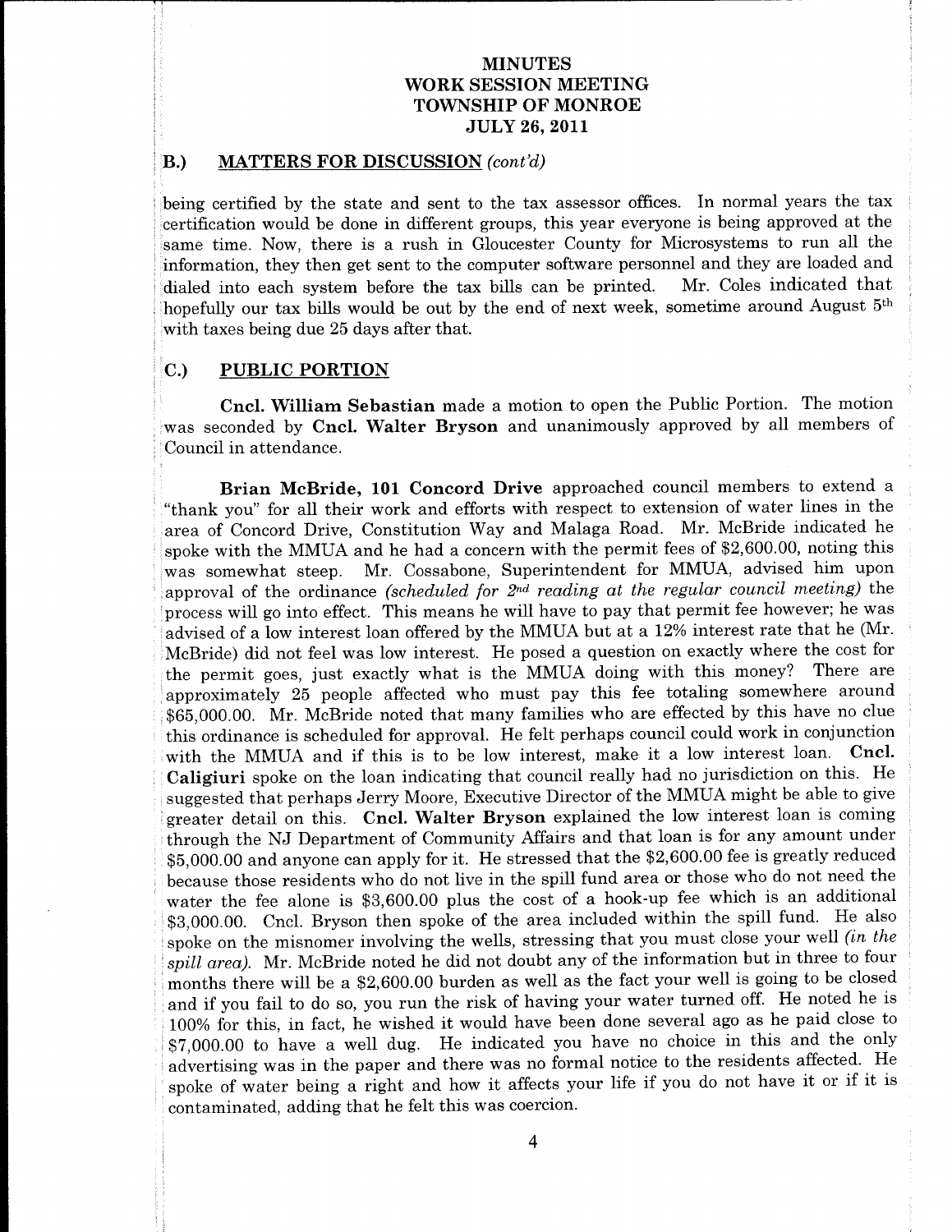## PUBLIC PORTION (cont'd)  $\overline{C}$  $\mathbf{C}$ .)

everyone

purposes

to the control of the control of the control of the control of the control of the control of the control of the

interest with the control of the control of the control of the control of the control of the control of the control of the control of the control of the control of the control of the control of the control of the control

some control of the control of the control of

that the control of the control of the control of the control of

**Cncl. Bryson** spoke of the loan being a good deal and he would encourage everyone, who can, to take advantage of it.

**WORKERS THE MANUTES**<br>
TOWNSHIT OF MONES TOWNSHIPS<br>
TOWNSHIT OF MONES TOWNSHIPS<br>
TOWNSHIT OF MONES TOWNSHIPS<br>
CRUP (*PIORICIAL* coveral)<br>
where the state of Sherwood Diver (*Cherobast* Group) approaches count<br>
contains to **INSURAL CONSUMERS THE CONSUMERED MANUSCRIPS THE CONSUMERANT CONSUMER CONSUMER CONSUMER TO PERIOD MANUSCRIPS THE CONSUMER CONSUMER CONSUMER THE CONSUMER THE CONSUMER CONSUMER THE CONSUMER CONSUMER THE CONSUMER CONSUMER TH** WORK SERIOUTES<br>
YOUR SERIOUTE TOWNSHIP OF MONTENG<br>
TOWNSHIP OF MONTENG<br>
TOWNSHIP OF MONTOIS<br>
TOWNSHIP OF MONTOIS<br>
CREAT A \$9.11<br>
CALC POSITIEN (weef)<br>
who was a state of the box being a goat calculated Created encourage e **MINUTES**<br>
ESSION MEETING<br>
ERE OF MONROE<br>
FIFE OF MONROE<br>
FIFE OF MONROE<br>
FIFE OF MONROE<br>
ELT 26, 2011<br>
and the would encourage severy<br>one, all all grading and draining issues. He indicated<br>
to general some but in Kerman WORK SERIOUTES<br>
YOUR SERIOUTE TOWNSHIP OF MONTENG<br>
YOU NESSING CONTRACT CONTRACT CONTRACT CONTRACT CONTRACT CONTRACT CONTRACT CONTRACT CONTRACT CONTRACT CONTRACT CONTRACT CONTRACT CONTRACT CONTRACT CONTRACT CONTRACT CONTR WORKSHOWS TOWATES TOWATES TOWATES TOWATES TOWATES TOWATES TOWATE AND SURFACE TOWATE ON THE SURFACE OF A SURFACE OF A SURFACE OF A SURFACE OF A SURFACE OF A SURFACE OF A SURFACE OF A SURFACE OF A SURFACE OF A SURFACE OF A WORK SERIOUTES TO THE SERIOUS CONTRACT CONTRACT CONTRACT CONTRACT CONTRACT CONTRACT CONTRACT CONTRACT CONTRACT CONTRACT CONTRACT CONTRACT CONTRACT CONTRACT CONTRACT CONTRACT CONTRACT CONTRACT CONTRACT CONTRACT CONTRACT CO **INTERTAINATES**<br> **INTERTAIN**<br> **INTERTAIN**<br> **INTERTAIN**<br> **INTERTAIN**<br> **INTERTAIN**<br> **INTERTAIN**<br> **INTERTAIN**<br> **INTERTAIN**<br> **INTERTAIN**<br> **INTERTAIN**<br> **INTERTAIN**<br> **INTERTAIN**<br> **INTERTAINATES:**<br> **INTERTAINATES:**<br> **INTERTAINAT EVALUATES ENTERTS ASSEMENTS ASSEMENTS AND MANUFACT CONTROL CONTROL CONTROL CONTROL (2)**<br> **CONTROL CONTROL** (FOR A 2001) (THE SECTION CONTROL CONTROL CONTROL CONTROL CONTROL CONTROL CONTROL CONTROL CONTROL CONTROL CONTROL WORKSHIND TOWARD TOWARD TOWARD TOWARD TOWARD TOWARD TOWARD TOWARD TOWARD TOWARD TOWARD TOWARD TOWARD TOWARD TOWARD TOWARD TOWARD TOWARD TOWARD TOWARD TOWARD TOWARD TOWARD TOWARD TOWARD TOWARD TOWARD TOWARD TOWARD TOWARD T WORKSHOWS TOWNTHYS TOWNTHYS TOWNTHYS TOWNTHYS TOWNTHYS TOWNTHYS TOWNTHYS TOWNTHYS TOWNTHYS TOWNTHYS TOWNTHYS TOWNTHYS TOWNTHYS TOWNTHYS (AREA) THE SECRET OF MATHEMATIC OF MATHEMATIC CREATION (with the mathematical countri WORKSHIND TOWARD TOWARD TOWARD TOWARD TOWARD TOWARD TOWARD TOWARD TOWARD TOWARD TOWARD TOWARD TOWARD TOWARD TOWARD TOWARD TOWARD TOWARD TOWARD TOWARD TOWARD TOWARD TOWARD TOWARD TOWARD TOWARD TOWARD TOWARD TOWARD TOWARD T WORKSHIND TOWNSHIND TOWNSHIND TOWNSHIND TOWNSHIND TOWNSHIND TOWNSHIND OF MONDAY CONTINUES (SEE ALSO LET A SUIT AND A SUIT AND A SUIT AND A SUIT AND A SUIT AND A SUIT AND A SUIT AND A SUIT AND A SUIT AND A SUIT AND A SUIT WORKSHIND TOWARD TOWARD TOWARD TOWARD TOWARD TOWARD TOWARD TOWARD TOWARD TOWARD TOWARD TOWARD TOWARD TOWARD TOWARD TOWARD TOWARD TOWARD TOWARD TOWARD TOWARD TOWARD TOWARD TOWARD TOWARD TOWARD TOWARD TOWARD TOWARD TOWARD T WORKSHOWS TOWARDS TOWARD (West 2000)<br>
TOWARD TOWARD (TOWARD TOWARD TOWARD TOWARD TOWARD TOWARD TOWARD TOWARD TOWARD (TOWARD TOWARD TOWARD)<br>
STATE AS 2011<br>
Solution and the state of the latter state and the state and the r **THE CONFIDENTIAL CONFIDENT CONFIDENTIAL** TO  $\vec{v}$  and  $\vec{v}$  and  $\vec{v}$  and  $\vec{v}$  and  $\vec{v}$  and  $\vec{v}$  and  $\vec{v}$  and  $\vec{v}$  and  $\vec{v}$  and  $\vec{v}$  and  $\vec{v}$  and  $\vec{v}$  and  $\vec{v}$  and  $\vec{v}$  and  $\vec{v}$  WORKSHOWS TOWNSHIPS TOWNSHIPS TOWNSHIPS TOWNSHIPS TOWNSHIPS TOWNSHIPS TOWNSHIPS TOWNSHIPS TOWNSHIPS TOWNSHIPS TOWNSHIPS TOWNSHIPS TOWNSHIPS TOWNSHIPS TOWNSHIPS TOWNSHIPS TOWNSHIPS TOWNSHIPS TOWNSHIPS TOWNSHIPS TOWNSHIPS T WORKSHIND TOWARD TOWARD TOWARD TOWARD TOWARD TOWARD TOWARD TOWARD TOWARD TOWARD TOWARD TOWARD TOWARD TOWARD TOWARD TOWARD TOWARD TOWARD TOWARD TOWARD TOWARD TOWARD TOWARD TOWARD TOWARD TOWARD TOWARD TOWARD TOWARD TOWARD T WORKSHOWS TOWARDS TOWARD (West 2000)<br>
TOWARD TOWARD (TOWARD TOWARD TOWARD TOWARD TOWARD TOWARD TOWARD TOWARD TOWARD (TOWARD TOWARD TOWARD)<br>
STATE AS 2011<br>
Solution and the state of the latter state and the state and the r WORKSHOWS TOWNSTROM TOWNSTROM TOWNSTROM TOWNSTROM TOWNSTROM TOWNSTROM TOWNSTROM TOWNSTROM CHANNEL STATE OF A MONETION (cover) TICK 16, 2011<br>
CD LUBLIC POPETION (cover) TICK 16, 2011<br>
THE RECORD FOR THE CREATION CONTROL ST WORKSHOWS TOWNSHIPS TOWNSHIPS TOWNSHIPS TOWNSHIPS TOWNSHIPS TOWNSHIPS TOWNSHIPS TOWNSHIPS TOWNSHIPS TOWNSHIPS TOWNSHIPS TOWNSHIPS TOWNSHIPS TOWNSHIPS TOWNSHIPS TOWNSHIPS TOWNSHIPS TOWNSHIPS TOWNSHIPS TOWNSHIPS TOWNSHIPS T CULTURE MENDENTRY (FOR THE SECTION 1998)<br>
CULTURE CONTIDENTRY (FOR THE SECTION 1998) (FOR THE SECTION 1999) (FOR THE SECTION 1999) (FOR THE SECTION 1999) (FOR THE SECTION 1999) (FOR THE SECTION 1999) (FOR THE SECTION 1999 WORKSHOWS TOWNSHIPS TOWNSHIPS TOWNSHIPS TOWNSHIPS TOWNSHIPS TOWNSHIPS TOWNSHIPS TOWNSHIPS TOWNSHIPS TOWNSHIPS TOWNSHIPS TOWNSHIPS TOWNSHIPS TOWNSHIPS TOWNSHIPS TOWNSHIPS TOWNSHIPS TOWNSHIPS TOWNSHIPS TOWNSHIPS TOWNSHIPS T **EVALUATE CONTINUES (FOR A SECURE TOWARDS)**<br> **CONTINUES** (For A SECURE 100 MONDINITY OF MONDRIFIC OF MONDRIFIC OF MONDRIFIC OF MONDRIFIC OF MONDRIFIC OF MONDRIFICATION (For A SECURE 2013)<br>
The Latter of A SECURE CONTINUES NEWTHES WORK SENSION MENTES <br>
TOWARTIES (FOR MENTES (FOR MENTES) (TOWARTIES) (TOWARTIES) (Co. PUBLIC PORTIOS (control)<br>
C. PUBLIC PORTIOS (control)<br>
who can ir lake advantage of the leads and a good done rad be would succ

E.) OLD BUSINESS - None<br>
F.) COMMITTEE REPORTS<br>
Cord. Damiel Teefy reported on the costs associated with the purchase of Pads for<br>
coursel members. He indicated it would be approximately \$5,000.00 and that he would be<br>
in